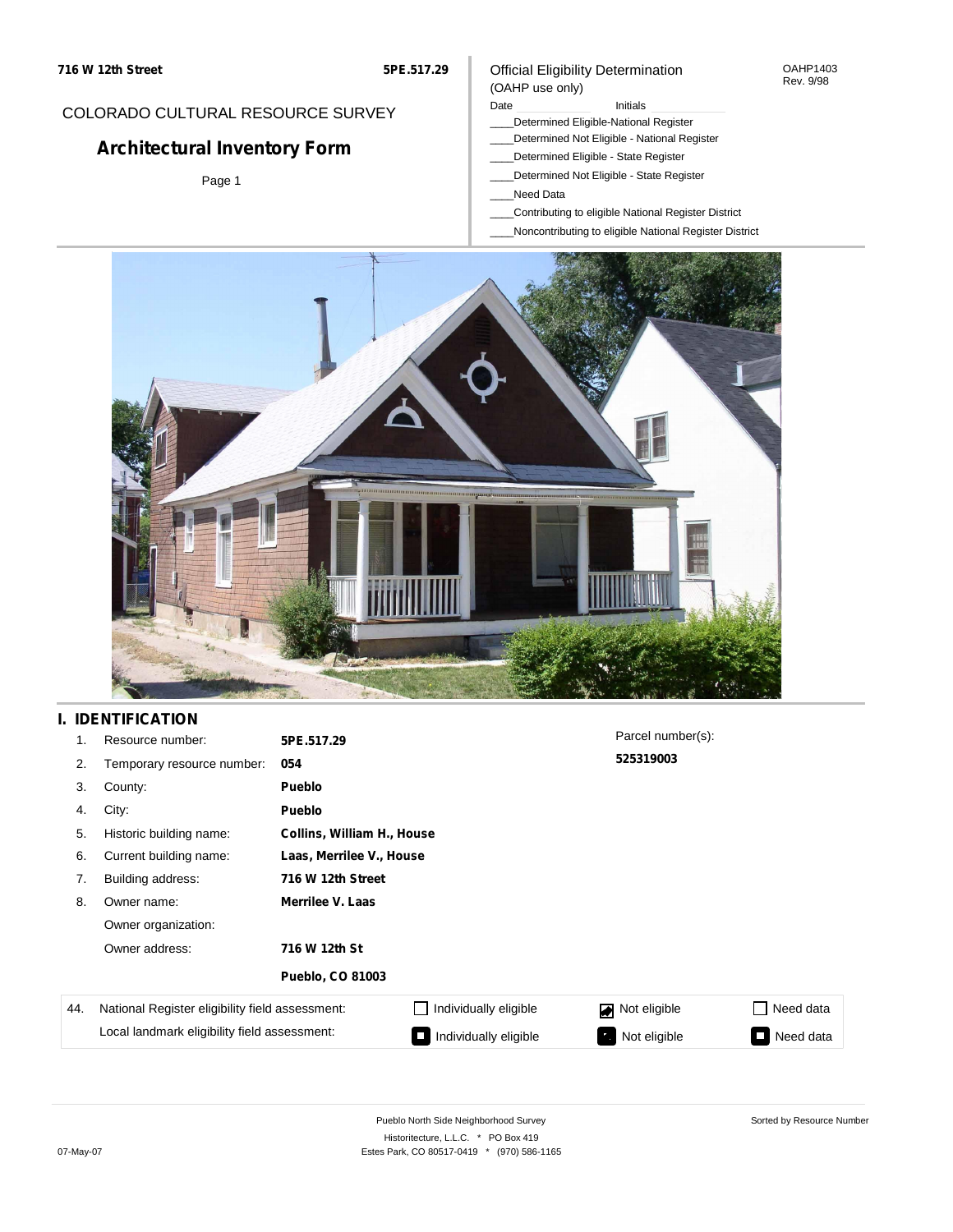Sorted by Resource Number

## **Architectural Inventory Form**

Page 2

### **II. GEOGRAPHIC INFORMATION**

| 9.  | P.M.                    |    | 6th             |              | Township:               |       | <b>20S</b>                  |    |           |           | Range:            | 65W |         |
|-----|-------------------------|----|-----------------|--------------|-------------------------|-------|-----------------------------|----|-----------|-----------|-------------------|-----|---------|
|     |                         | NE | 1/4             | of <b>SE</b> | 1/4                     | of NE | 1/4                         | of | <b>SW</b> | 1/4       | of Section        |     | 25      |
|     | 10. UTM reference zone: |    |                 |              | 13                      |       |                             |    |           |           |                   |     |         |
|     | Easting:                |    |                 |              | 533540                  |       |                             |    |           | Northing: |                   |     | 4236498 |
| 11. |                         |    | USGS quad name: |              | <b>Northeast Pueblo</b> |       |                             |    |           | Scale:    |                   |     | 7.5     |
|     | Year:                   |    |                 |              | 1974)                   |       | 1961 (Photorevised 1970 and |    |           |           |                   |     |         |
| 12. | $Lot(s)$ :              |    |                 |              | Lot 2: Block 1          |       |                             |    |           |           |                   |     |         |
|     | Addition:               |    |                 |              | <b>Craig's Addition</b> |       |                             |    |           |           | Year of addition: |     | 1871    |

13. Boundary description and justification:

The parcel, as described above, contains but does not exceed the land historically associated with this property.

Metes and bounds exist:

П

### **III. ARCHITECTURAL DESCRIPTION**

| 14. | Building plan (footprint, shape):<br>Other building plan descriptions: | <b>Rectangular Plan</b>              |                       |
|-----|------------------------------------------------------------------------|--------------------------------------|-----------------------|
| 15. | Dimensions in feet (length x width):                                   | 1,035 square feet                    |                       |
| 16. | Number of stories:                                                     | 11/2                                 |                       |
| 17. | Primary external wall material(s):                                     | Wood/Shingle                         | Other wall materials: |
|     |                                                                        |                                      |                       |
| 18. | Roof configuration:                                                    | <b>Gabled Roof/Front Gabled Roof</b> |                       |
|     | Other roof configurations:                                             |                                      |                       |
| 19. | Primary external roof material:                                        | <b>Asphalt Roof/Composition Roof</b> |                       |
|     | Other roof materials:                                                  |                                      |                       |
| 20. | Special features:                                                      | Fence                                |                       |
|     |                                                                        | Chimney                              |                       |
|     |                                                                        | Porch                                |                       |

21. General architectural description:

Oriented to the north, this house rests on a concrete foundation, with 3-light hopper basement windows. Brown-painted, square-cut wood shingles clad the exterior walls. Windows are generally 1-over-1-light, double-hung sash, with white-painted wood frames and surrounds. The surrounds have projecting, dentiled cornices. Those windows opening in the front (north) façade and at the center of the east elevation have narrow upper sashes. Appearing in the upper story of a 2-story addition to the rear (south) elevation are 3-(vertical)-over-1-light, double-hung sash windows. A single-light hopper or awning window opens in the north end of the east elevation. Piercing the center of the front (north-facing) gable is a round window. A pediment is situated within the east corner of this gable. At its center is a half circular window. A hipped-roof porch spans the entire façade. It has a white-painted wood balustrade between wood, Tuscan columns. The porch has a dentiled cornice. Opening east of center in the façade is the principal doorway. It hosts a 3-panel, 3-light, wood door, opening behind a wood-frame screen door. Another doorway opens low in the south end of the east elevation. Gray, interlocking asphalt shingles cover the front-gabled main roof and the side-gabled roof of the 2-story addition. White-painted wood fascia and soffit box the eaves, and **the rafter ends are exposed beneath the roof of the 2-story addition.**

22. Architectural style:

**Late 19th And 20th Century Revivals**

Other architectural styles:

Pueblo North Side Neighborhood Survey Historitecture, L.L.C. \* PO Box 419 07-May-07 **Estes Park, CO 80517-0419** \* (970) 586-1165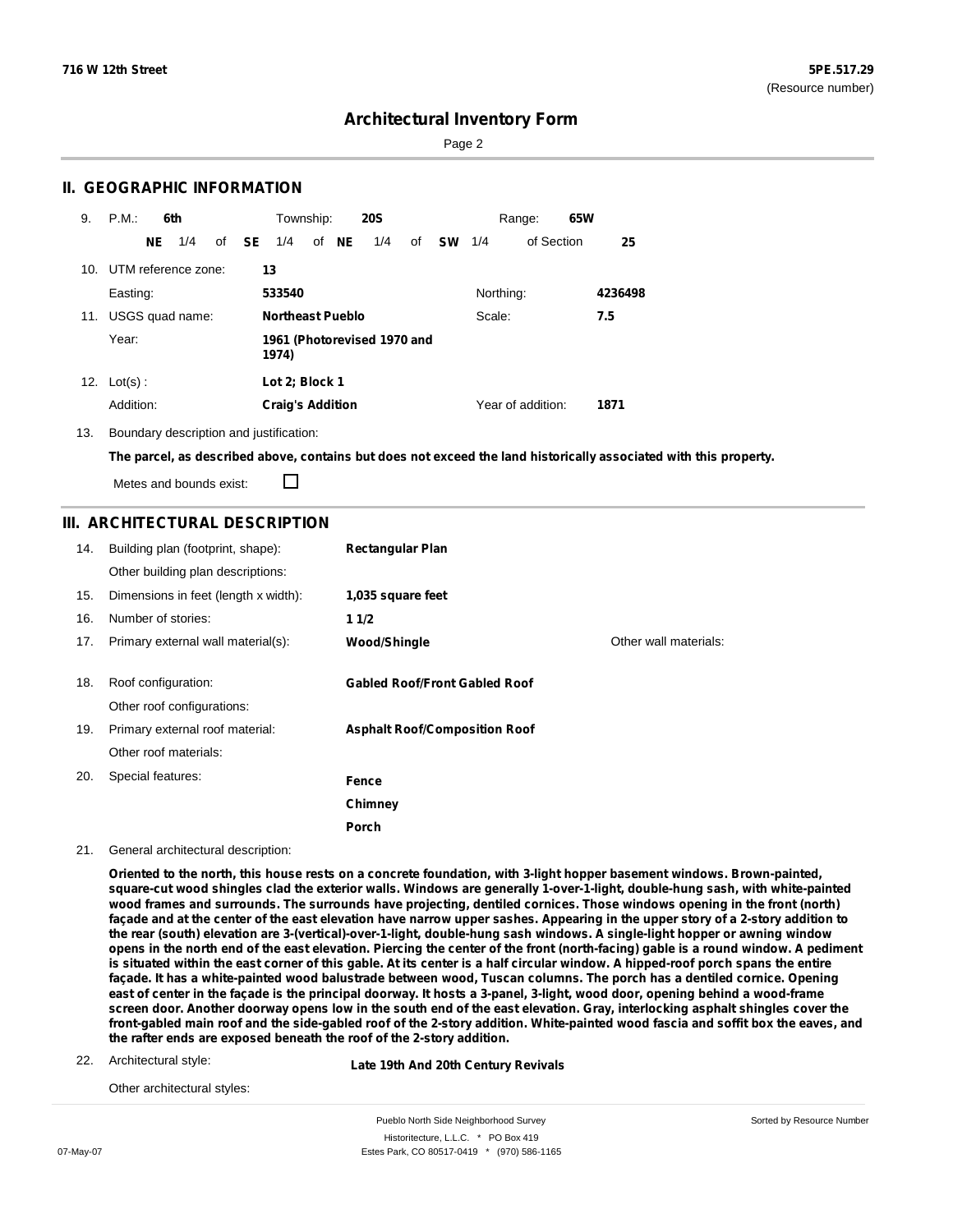Sorted by Resource Number

# **Architectural Inventory Form**

Page 3

#### Building type:

23. Landscape or special setting features:

This property is located on terrain sloping downward from north to south, with an elevation of around 4,700 feet above mean sea level. The neighborhood features modest, one- and two-story houses. This property is located on the south side of West 12th Street, an east-west-oriented thoroughfare. It is situated between 714 W 12th Street, to the east, and 718 West 12th Street to the west. Running parallel to the street is a sidewalk of pink-colored sandstone slabs. A grass strip separates the sidewalk from the street and low hedgerow separates the sidewalk from the front yard. Surrounding the house is a planted-grass yard, **with mature landscaping. A chain-link fence encircles the back yard.**

#### 24. Associated buildings, features or objects:

1 : Type: **Garage**

Describe: **A garage is located adjacent to the southeast corner of the house. A 2-track, packed-earth driveway, running along the east side of the house, approaches the garage from West 12th Street. Oriented to the north, the building rests on a concrete foundation. Brown-painted, square-cut wood shingles, with white-painted, 1-by-4-inch cornerboards, clad the exterior walls. Windows are 6-light awning, with white-painted wood frames and surrounds. Dominating the front (north) elevation is an overhead-pivot type garage door, constructed of white-painted beadboard with X-shaped bracing. A doorway opens in the north end of the west elevation. Gray-green, interlocking asphalt shingles cover the front-gable roof, and the rafter ends are exposed.**

### **IV. ARCHITECTURAL HISTORY**

| 25. | Date of Construction:  | Estimate:                        | Actual: | 1903                                                                                          |
|-----|------------------------|----------------------------------|---------|-----------------------------------------------------------------------------------------------|
|     | Source of Information: |                                  |         | Pueblo County Office of Tax Assessor. Property information card [internet].                   |
| 26. | Architect:             | unknown                          |         |                                                                                               |
|     | Source of information: |                                  |         |                                                                                               |
| 27. | Builder:               | unknown                          |         |                                                                                               |
|     | Source of information: |                                  |         |                                                                                               |
| 28. | Original Owner:        | <b>William H. Collins</b>        |         |                                                                                               |
|     | Source of information: | Co. consulted 1886 through 2003. |         | Pueblo City Directory. Pueblo, Co.; Salt Lake City; Kansas City, Mo.; and others: R.L. Polk & |

29. Construction history:

According to Pueblo County tax records, this building was constructed in 1903. An analysis of the form, style, and materials corroborates this date. This was originally nearly identical to 626 West 12th Street (5PE.5622). The only notable alteration has been the construction of the 2-story addition to the rear elevation. Given this addition's Craftsman-style elements, it most likely **dates to between 1910 and 1930.**

| 30. | Location: <b>original</b>  | Date of move(s):       |  |
|-----|----------------------------|------------------------|--|
|     | V. HISTORICAL ASSOCIATIONS |                        |  |
| 31. | Original use(s):           | <b>Single Dwelling</b> |  |
| 32. | Intermediate use(s):       | <b>Single Dwelling</b> |  |
| 33. | Current use(s):            | <b>Single Dwelling</b> |  |
| 34. | Site type(s):              | <b>Residence</b>       |  |

35. Historical background:

The first owner and resident of this house, constructed in 1903, was William H. Collins, a manager for the Pressey-Tanner **Company. In 1914, the resident was Elmer E. Wilson.**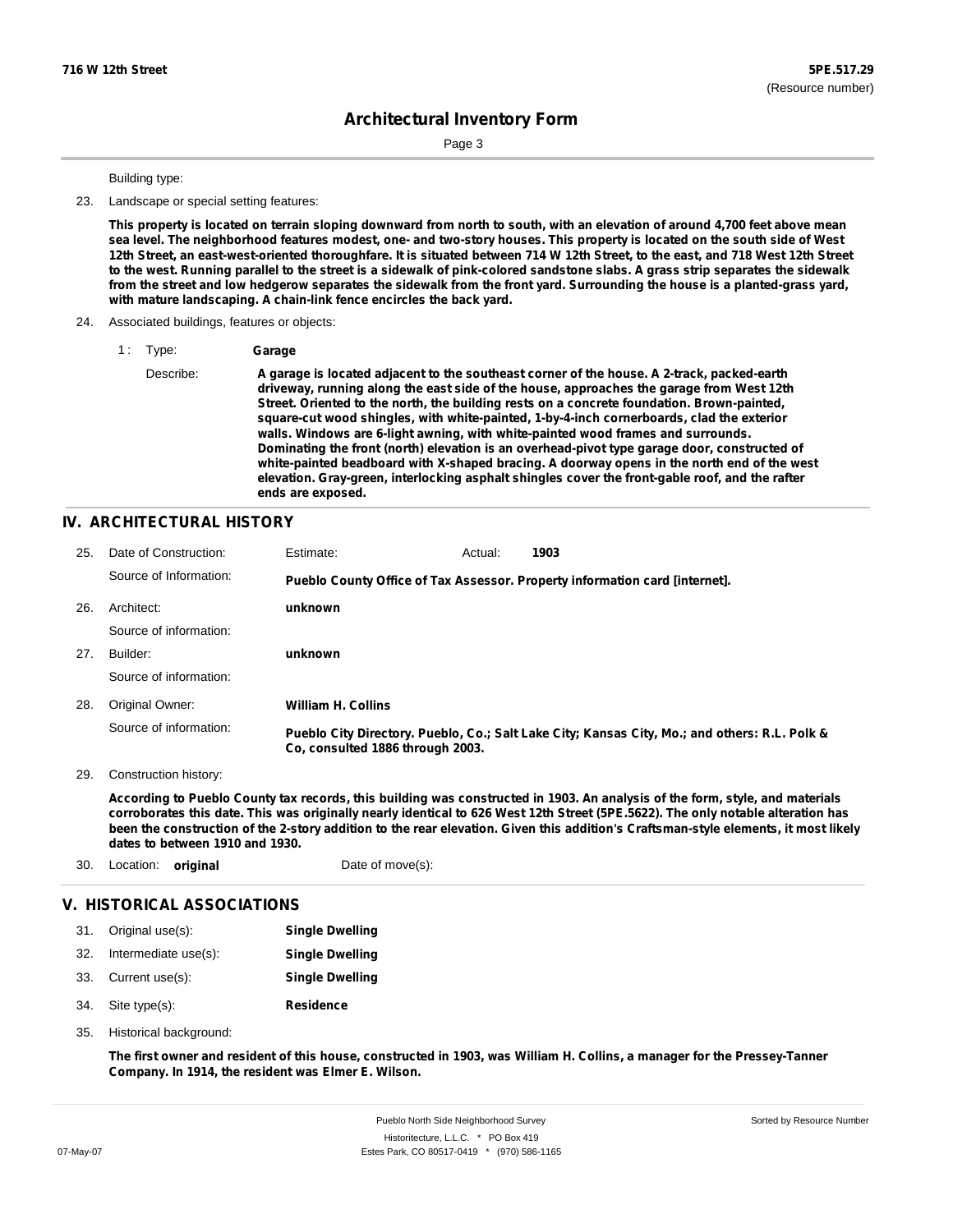Page 4

Around 1925, James W. Hubbard purchased this property, residing here through 1940. He served in World War I and was a conductor for the Atchison, Topeka & Santa Fe Railway, where he worked for 50 years. With his wife, Elizabeth Hubbard, James had one son, James H. Hubbard. The family attended First Presbyterian Church. The elder James and Elizabeth Hubbard later **moved from this house to 2714 Cascade. James died on August 19, 1971.**

Prior to 1945, Victor C. Herlacher bought the house and lot, residing here until his death in 1979. He came to Pueblo around 1938 and was owner and manager of both the Herlacher Motor Company and Western Coal Supply. With his wife, Ernestine Herlacher, Victor had three children: Dr. Victor D. Herlacher, Karen Kasel, and Linda Gentry. The family attended Belmont Church of the Nazarene. Victor Herlacher died on June 18, 1979. Ernestine Herlacher sold the property to Merrilee V. Laas, the **current owner, in 2003.**

**Munch, J. Colorado Cultural Resource Survey, Architectural/Historical Component Form (no. 618), August 1981.**

**Pueblo County Office of Tax Assessor. Property information card [internet].**

**Pueblo City Directory. Pueblo, Co.; Salt Lake City; Kansas City, Mo.; and others: R.L. Polk & Co, consulted 1886 through 2003.**

**"Victor C. Herlacher" [obituary]. Pueblo Chieftain, 19 June 1979, p. 6A.**

**"Hubbard (James W.)" [obituary]. Pueblo Chieftain, 21 August 1971, p. 13A.**

**"Wilson (Elmer E.)" [obituary]. Pueblo Chieftain, 24 January 1928, p. 8.**

<sup>36.</sup> Sources of information: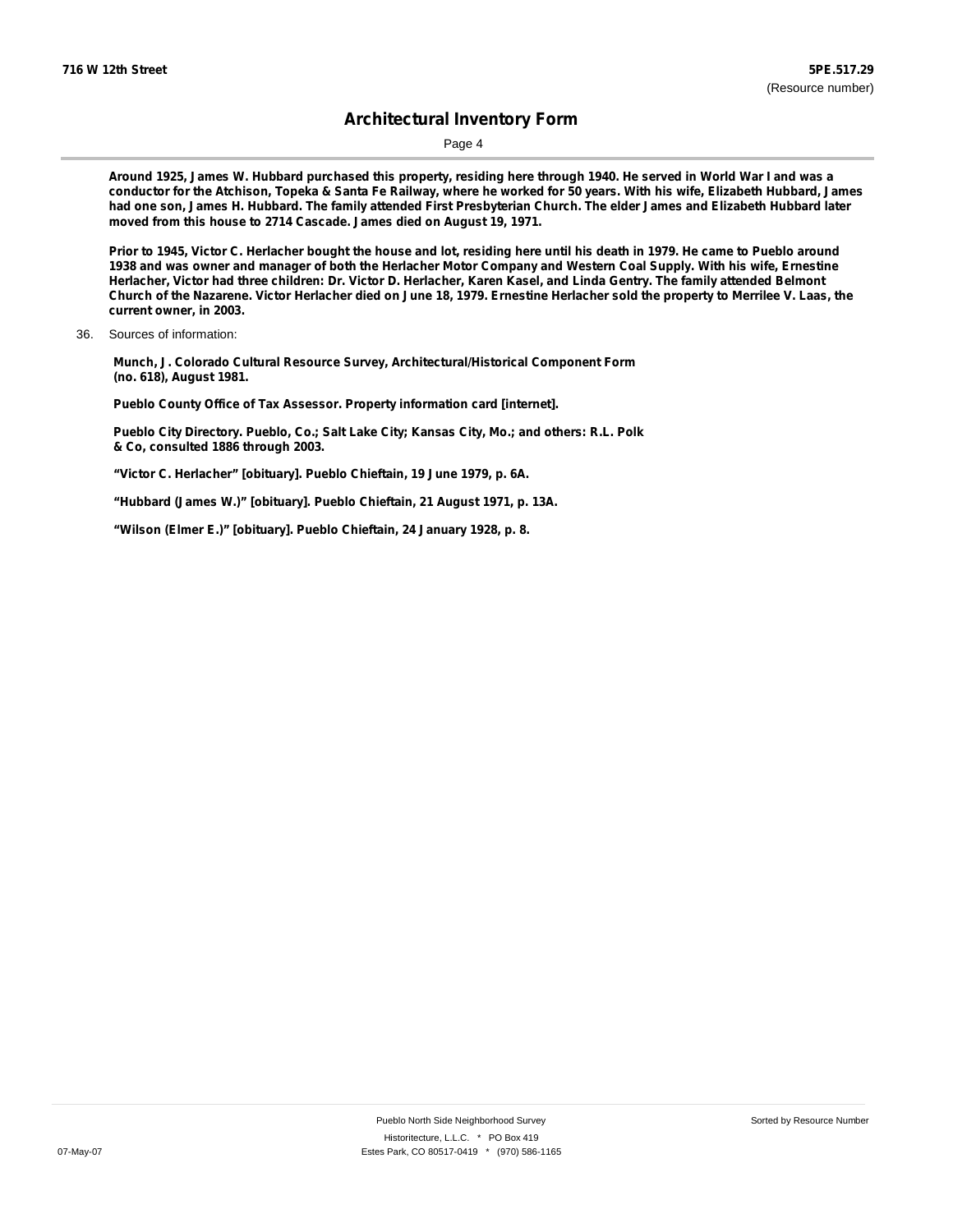Sorted by Resource Number

# **Architectural Inventory Form**

Page 5

|     | <b>VI. SIGNIFICANCE</b>                                                                                                                                                                                                                                                                                                                                                                                                                                                                                                                                                                                                                                                                                                                                                                                                                                                                                                                                                                                                                                                                                                                                                                                                                                                                                                                                                                                                                                                                                                                                                                                                                                                                                                                                                                                                                                                                                                                                                                                                                                                                                                                                                                                                                                          |  |  |  |  |  |  |  |
|-----|------------------------------------------------------------------------------------------------------------------------------------------------------------------------------------------------------------------------------------------------------------------------------------------------------------------------------------------------------------------------------------------------------------------------------------------------------------------------------------------------------------------------------------------------------------------------------------------------------------------------------------------------------------------------------------------------------------------------------------------------------------------------------------------------------------------------------------------------------------------------------------------------------------------------------------------------------------------------------------------------------------------------------------------------------------------------------------------------------------------------------------------------------------------------------------------------------------------------------------------------------------------------------------------------------------------------------------------------------------------------------------------------------------------------------------------------------------------------------------------------------------------------------------------------------------------------------------------------------------------------------------------------------------------------------------------------------------------------------------------------------------------------------------------------------------------------------------------------------------------------------------------------------------------------------------------------------------------------------------------------------------------------------------------------------------------------------------------------------------------------------------------------------------------------------------------------------------------------------------------------------------------|--|--|--|--|--|--|--|
| 37. | Local landmark designation:<br>Yes $\Box$<br>No.                                                                                                                                                                                                                                                                                                                                                                                                                                                                                                                                                                                                                                                                                                                                                                                                                                                                                                                                                                                                                                                                                                                                                                                                                                                                                                                                                                                                                                                                                                                                                                                                                                                                                                                                                                                                                                                                                                                                                                                                                                                                                                                                                                                                                 |  |  |  |  |  |  |  |
|     | Designation authority:                                                                                                                                                                                                                                                                                                                                                                                                                                                                                                                                                                                                                                                                                                                                                                                                                                                                                                                                                                                                                                                                                                                                                                                                                                                                                                                                                                                                                                                                                                                                                                                                                                                                                                                                                                                                                                                                                                                                                                                                                                                                                                                                                                                                                                           |  |  |  |  |  |  |  |
|     | Date of designation:                                                                                                                                                                                                                                                                                                                                                                                                                                                                                                                                                                                                                                                                                                                                                                                                                                                                                                                                                                                                                                                                                                                                                                                                                                                                                                                                                                                                                                                                                                                                                                                                                                                                                                                                                                                                                                                                                                                                                                                                                                                                                                                                                                                                                                             |  |  |  |  |  |  |  |
| 38. | Applicable National Register criteria:                                                                                                                                                                                                                                                                                                                                                                                                                                                                                                                                                                                                                                                                                                                                                                                                                                                                                                                                                                                                                                                                                                                                                                                                                                                                                                                                                                                                                                                                                                                                                                                                                                                                                                                                                                                                                                                                                                                                                                                                                                                                                                                                                                                                                           |  |  |  |  |  |  |  |
|     | A. Associated with events that have made a significant contribution to the broad pattern of our history.<br>B. Associated with the lives of persons significant in our past.<br>C. Embodies the distinctive characteristics of a type, period, or method of construction, or represents the work<br>◙<br>of a master, or that possess high artistic values, or represents a significant and distinguished entity whose<br>components may lack individual distinction.<br>D. Has yielded, or may be likely to yield, information important in history or prehistory.<br>Qualifies under Criteria Considerations A through G (see manual).<br>Does not meet any of the above National Register criteria.<br><b>Pueblo Standards for Designation:</b><br><u>1a. History</u><br>Have direct association with the historical development of the city, state, or nation; or<br>$\overline{\phantom{a}}$ .<br><u>1b. History</u><br>Be the site of a significant historic event; or<br>$\Box$<br>1c. History<br>Have direct and substantial association with a person or group of persons who had influence on society.<br>$\sim$<br>2a. Architecture<br>Embody distinguishing characteristics of an architectural style or type; or<br>$\overline{\phantom{a}}$<br>2b. Architecture<br>Be a significant example of the work of a recognized architect or master builder, or<br>$\overline{\phantom{a}}$<br>2c. Architecture<br>Contain elements of architectural design, engineering, materials, craftsmanship, or artistic merit which represent a<br>$\mathcal{L}_{\mathcal{A}}$<br>significant or influential innovation;<br>2d. Architecture<br>Portray the environment of a group of people or physical development of an area of the city in an era of history<br>$\mathcal{L}_{\mathcal{A}}$<br>characterized by a distinctive architectural style.<br>3a. Geography<br>Have a prominent location or be an established, familiar, and orienting visual feature of the contemporary city, or<br>П<br>3b. Geography<br>Promote understanding and appreciation of Pueblo's environment by means of distinctive physical characteristics<br>or rarity; or<br>3c. Geography<br>Make a special contribution to Pueblo's distinctive character.<br>О<br>Not Applicable |  |  |  |  |  |  |  |
|     | Does not meet any of the above Pueblo landmark criteria.<br>$\overline{\phantom{a}}$                                                                                                                                                                                                                                                                                                                                                                                                                                                                                                                                                                                                                                                                                                                                                                                                                                                                                                                                                                                                                                                                                                                                                                                                                                                                                                                                                                                                                                                                                                                                                                                                                                                                                                                                                                                                                                                                                                                                                                                                                                                                                                                                                                             |  |  |  |  |  |  |  |
| 39. | Area(s) of Significance:<br>Architecture                                                                                                                                                                                                                                                                                                                                                                                                                                                                                                                                                                                                                                                                                                                                                                                                                                                                                                                                                                                                                                                                                                                                                                                                                                                                                                                                                                                                                                                                                                                                                                                                                                                                                                                                                                                                                                                                                                                                                                                                                                                                                                                                                                                                                         |  |  |  |  |  |  |  |
| 40. | Period of Significance:<br>1903                                                                                                                                                                                                                                                                                                                                                                                                                                                                                                                                                                                                                                                                                                                                                                                                                                                                                                                                                                                                                                                                                                                                                                                                                                                                                                                                                                                                                                                                                                                                                                                                                                                                                                                                                                                                                                                                                                                                                                                                                                                                                                                                                                                                                                  |  |  |  |  |  |  |  |
| 41. | National:<br>Level of significance:<br>State<br>Local                                                                                                                                                                                                                                                                                                                                                                                                                                                                                                                                                                                                                                                                                                                                                                                                                                                                                                                                                                                                                                                                                                                                                                                                                                                                                                                                                                                                                                                                                                                                                                                                                                                                                                                                                                                                                                                                                                                                                                                                                                                                                                                                                                                                            |  |  |  |  |  |  |  |

Pueblo North Side Neighborhood Survey Historitecture, L.L.C. \* PO Box 419 07-May-07 Estes Park, CO 80517-0419 \* (970) 586-1165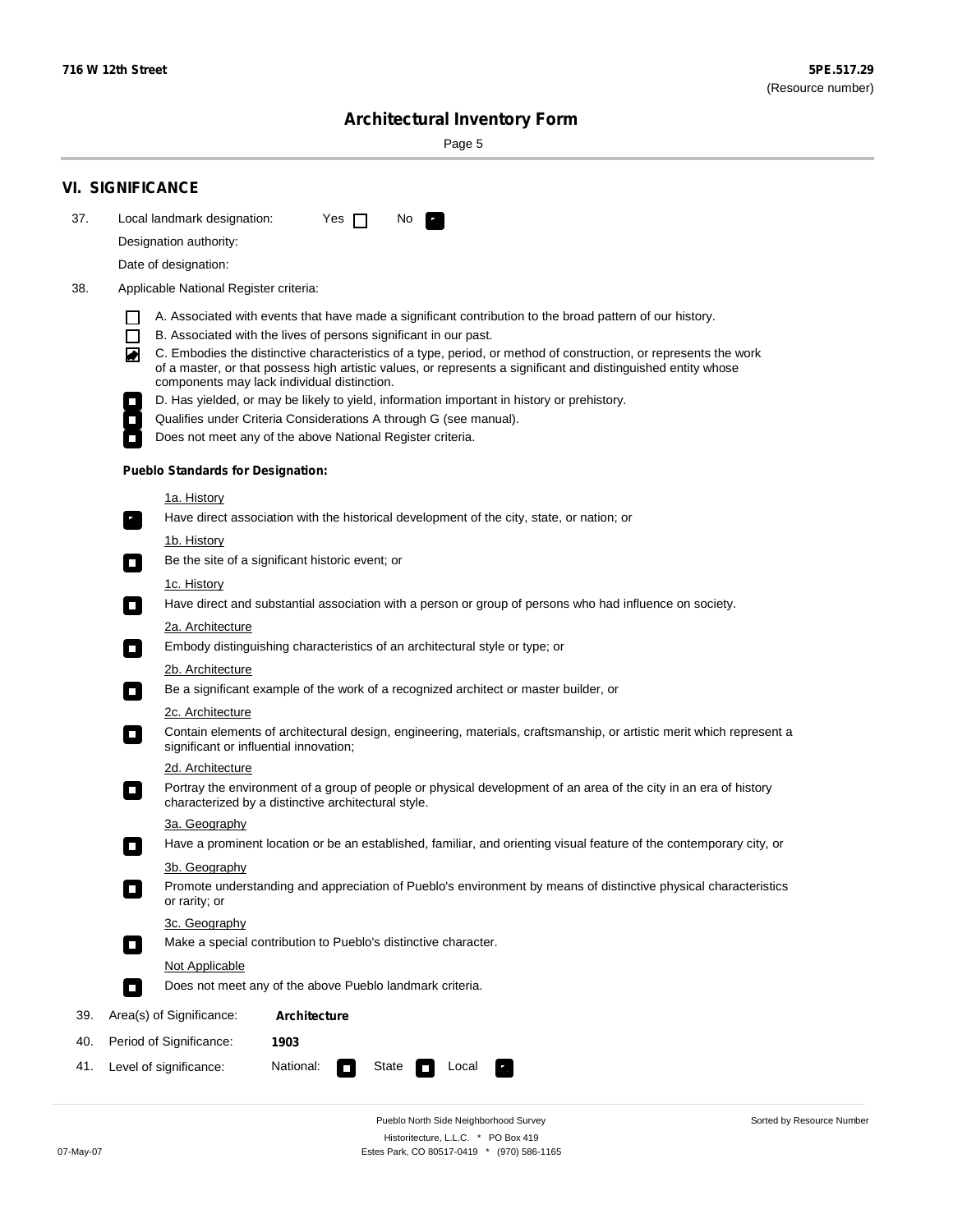Page 6

#### 42. Statement of significance:

This property is historically significant under Pueblo Local Landmark criterion 1A for its association with the development of **Pueblo's North Side Neighborhood, when more architecturally sophisticated buildings like this one joined the smaller,** plainer dwellings originally constructed here. As well, the house is architecturally significant under National Register criterion C (Pueblo Local Landmark criterion 2A) as an intact example of a classically styled dwelling. However, the levels of architectural and historical significance, combined with physical integrity, are not to the extent that this property would qualify for individual listing in the National Register of Historic Places, the Colorado State Register of Historic Properties, or a City of Pueblo Landmark. Nonetheless, this house is most likely a contributing resource within any potential historic **district.**

43. Assessment of historic physical integrity related to significance:

Constructed in 1903, this house exhibits a moderately high level of physical integrity relative to the seven aspects of integrity as defined by the National Park Service and the Colorado Historical Society: location, setting, design, materials, workmanship, feeling, and association. While the only notable addition is a full story higher than the original structure, it is isolated to the rear elevation and was constructed within the period of significance. The building retains sufficient physical **integrity to convey its significance.**

### **VII. NATIONAL REGISTER ELIGIBILITY ASSESSMENT**

- 44. National Register eligibility field assessment: Local landmark eligibility field assessment:
- **Individually eligible Not eligible** Not eligible **Need data** 45. Is there National Register district potential? Yes  $\overline{\bullet}$ No

**Pueblo's North Side Neighborhood represents the evolution of the city's professional middle and upper classes. Its diversity of architectural styles and forms directly represents the city's changing economic and cultural climates. As well, the neighborhood is distinctive because it appears to have evolved independently of the area's dominant industry, steel manufacturing.** Discuss:

m

Yes Yes No

**Individually eligible Not eligible** Not eligible **Need data** 

No **N/A** 

 $N/A$   $\Box$ 

If there is National Register district potential, is this building contributing:

If the building is in existing National Register district, is it contributing: 46.

### **VIII. RECORDING INFORMATION**

| 47. | Photograph numbers): | <b>CD-ROM Photo Disc: North Side Photos</b><br>File Name(s): 12thstw716                                                       |
|-----|----------------------|-------------------------------------------------------------------------------------------------------------------------------|
|     | Negatives filed at:  | <b>Special Collections</b><br><b>Robert Hoag Rawlings Public Library</b><br>100 East Abriendo Avenue<br>Pueblo, CO 81004-4290 |
| 48. | Report title:        | <b>Pueblo North Side Neighborhood Survey</b>                                                                                  |
| 49. | $Date(s)$ :          | 06/21/05                                                                                                                      |
| 50. | Recorder(s):         | <b>Adam Thomas</b>                                                                                                            |
| 51. | Organization:        | Historitecture, L.L.C.                                                                                                        |
| 52. | Address:             | <b>PO Box 419</b>                                                                                                             |
|     |                      | Estes Park, CO 80517-0419                                                                                                     |
| 53. | Phone number(s):     | (970) 586-1165                                                                                                                |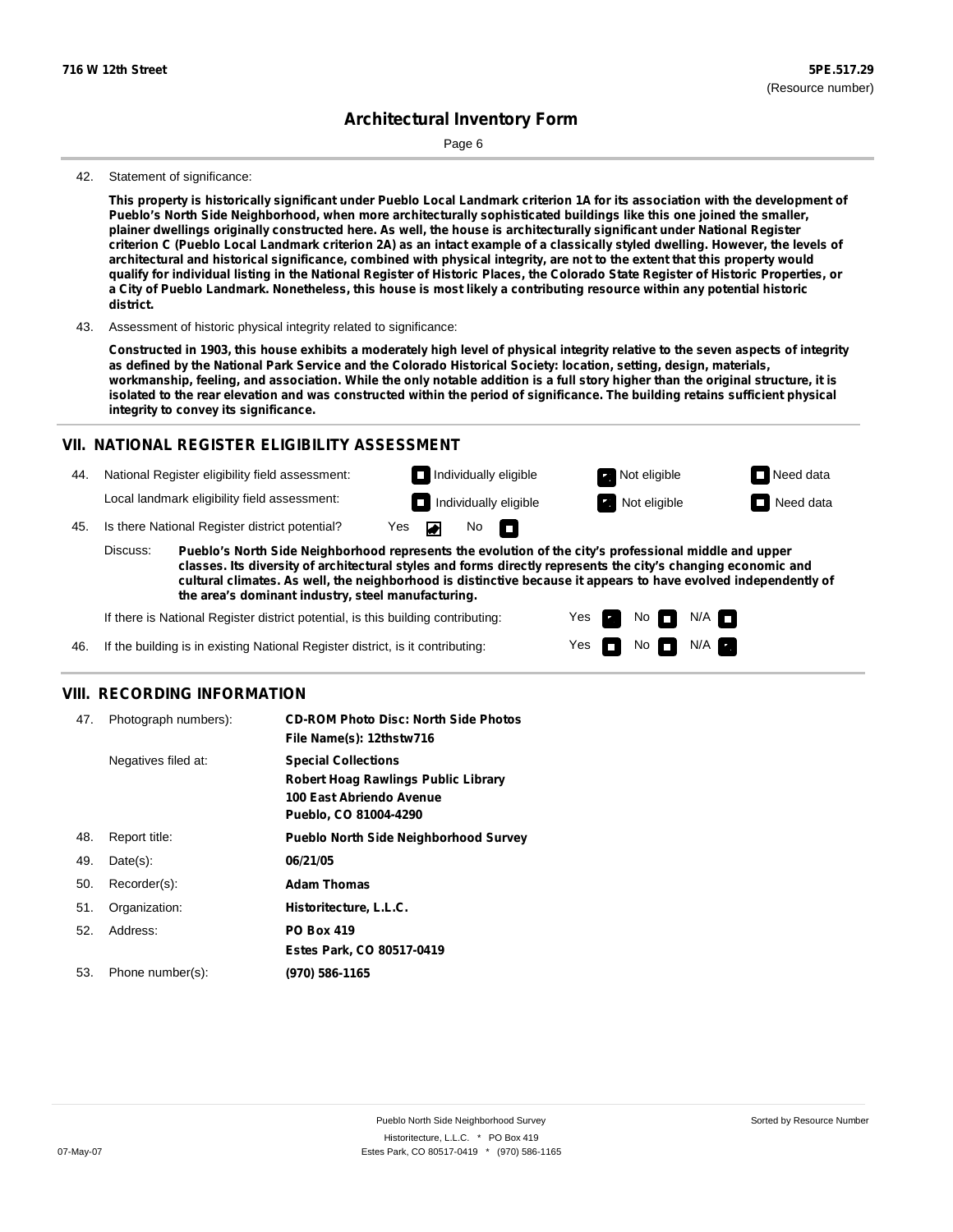Page 7